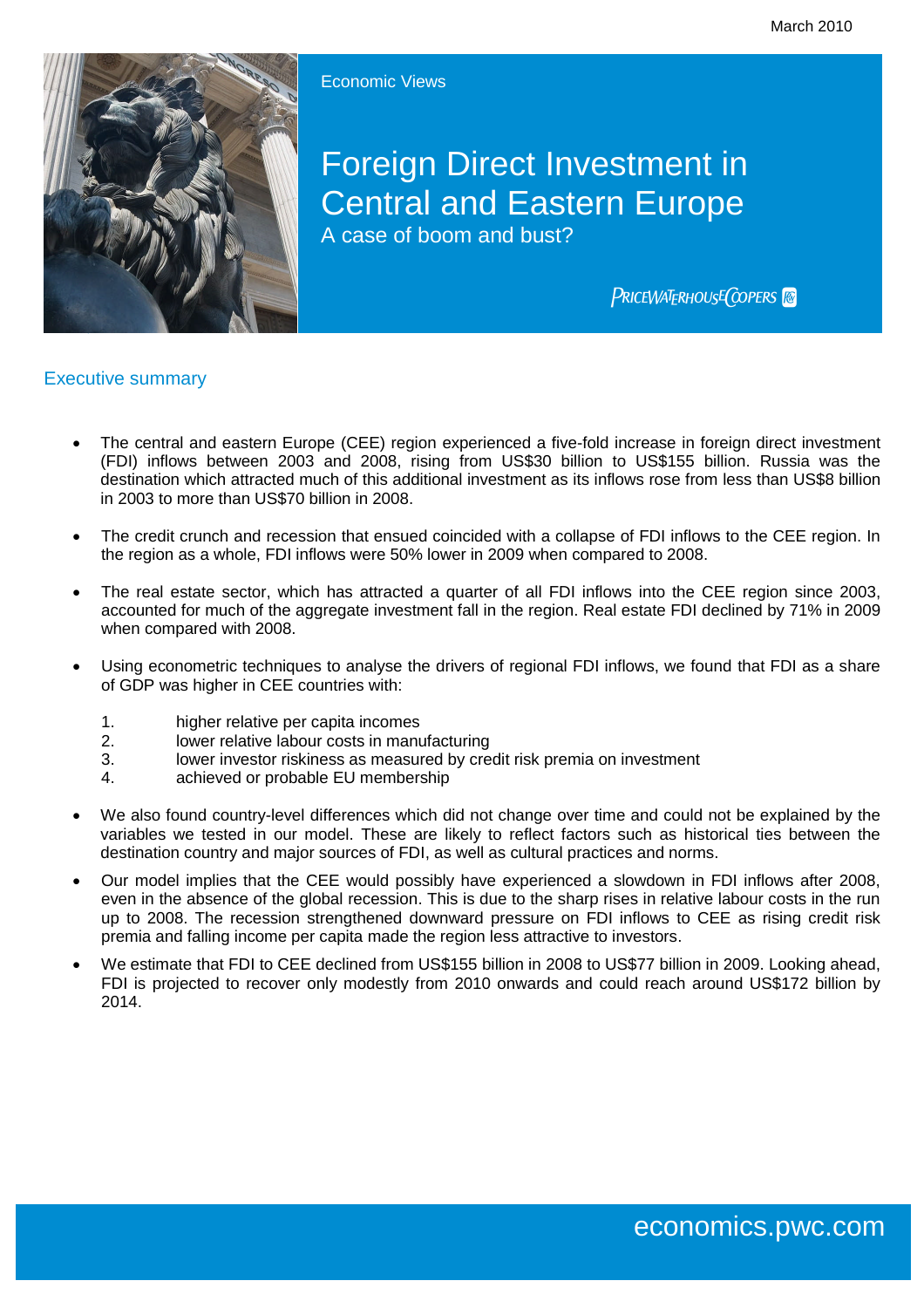## **Introduction**

The central and eastern Europe (CEE)<sup>[1](#page-1-1)</sup> region experienced a collapse in inward flows of foreign direct investment (FDI) during 2009. This followed strong growth between 2003 and 2008, during which FDI flows increased fivefold.

The collapse in FDI coincided with the credit crunch and economic recession. The intensity of the recession was not uniform across the region. Estonia, Latvia and Lithuania are likely to have experienced double-digit rates of contraction in economic output in 2009; Bulgaria and the Czech Republic are expected to see milder declines of less than 5% of output. Poland's economy is estimated to have grown in [2](#page-1-2)009.<sup>2</sup>

The disparities between countries in 2009 were even more acute for FDI. The year-on-year growth in FDI inflows ranged in 2009 from 55% in Slovakia to -71% in Latvia.

In this report PwC's Macro Consulting team analyses the level of FDI inflows to the CEE region as a whole, as well as the differences between countries in the region.

Our approach to this is threefold. First, we present FDI data assembled by the United Nations Conference on Trade and Development (UNCTAD) to track the major regional trends between 1997 and 2008. Second, we use aggregated company-leveldata to analyse FDI flow trends in 2009<sup>3</sup>[.](#page-1-3) Finally, we use econometric techniques to analyse the drivers of regional FDI inflows and to consider possible scenarios for the future.

## $2003 - 2008$ : a  $21<sup>st</sup>$  century gold rush?

FDI inflows into CEE grew remarkably in the dozen years to 2008. The growth was modest at first; FDI rose from US\$20 billion in 1997 to US\$30 billion in 2003. From this base, however, inflows leaped more than five-fold in five years, reaching US\$155 billion in 2008 (see [Chart](#page-1-0) 1). The increase in inflows coincided with the accession of the Baltic and central European states to the EU in 2004.

Russia was the region's single largest recipient of FDI inflows in 2008, having experienced the largest increase over the period in value. FDI inflows rose from less than US\$5 billion in 1997 to more than US\$70 billion in 2008.

Another interesting trend over the period was the emergence of a number of the smaller CEE states as significant destinations for FDI. These states, which include Bulgaria, Croatia, Estonia, Latvia and Slovenia, had not attracted large amounts of FDI prior to 2003 but saw inflows rise markedly from 2004.

The Czech Republic, Poland, and Hungary have been major regional destinations for FDI inflows since the mid-1990s. These countries also saw FDI rise from 2003, although by a proportionately smaller amount than many of the other nations in the region.

#### <span id="page-1-0"></span>Chart 1: CEE FDI inflows (nominal terms)



Source: UNCTAD

### 2009: the resilient and the hard-hit

To analyse trends in FDI in 2009, we turn to aggregated company-level data.

The credit crunch and recession that ensued coincided with a collapse of FDI inflows to CEE. In 2009, FDI inflows to the CEE region were 50% lower than in 2008. In all countries, except Slovakia, FDI inflows declined in 2009; although some countries were harder-hit than others (see [Chart](#page-2-0) 2 below).

By far the largest destination for FDI in CEE between 1997 and 2008 was Russia, with a 29% share of all FDI inflows to the region. Russia experienced a 48% decline in FDI inflows in 2009. This was driven by a collapse in investment in the real estate and extractive industries, which in 2008 accounted for half of all FDI into Russia.

During 2008 there were a number of large investments in Russia, including the US\$4.5 billion investment by Quality Energy Petro Holding International. Similarly, the real estate sector saw three investment deals in excess of US\$1 billion in 2008. In 2009, such significant FDI flows were absent in the two key sectors.

 $<sup>1</sup>$  The countries comprising the CEE region for the purpose of this report are: Bulgaria, Croatia,</sup> Czech Republic, Estonia, Hungary, Latvia, Lithuania, Poland, Romania, Russia, Serbia, Slovakia, Slovenia and Ukraine.

 $2$  Based on PwC's economic estimates produced in January 2010

<span id="page-1-3"></span><span id="page-1-2"></span><span id="page-1-1"></span> $3$  The aggregated company-level data are provided by FDI Intelligence from the Financial Times Ltd. These data provide a unique insight into FDI trends in the region in 2009 and offer a high level of detail. However, the data are not directly comparable to the UNCTAD data used in our econometric analysis. The UNCTAD figures are based on a slightly wider definition of FDI which includes taking large and lasting equity stakes in existing companies as well as the more traditional 'greenfield' FDI. Therefore, we do not compare the aggregated company-level data to the UNCTAD data but use the former to analyse recent trends not yet reported by UNCTAD.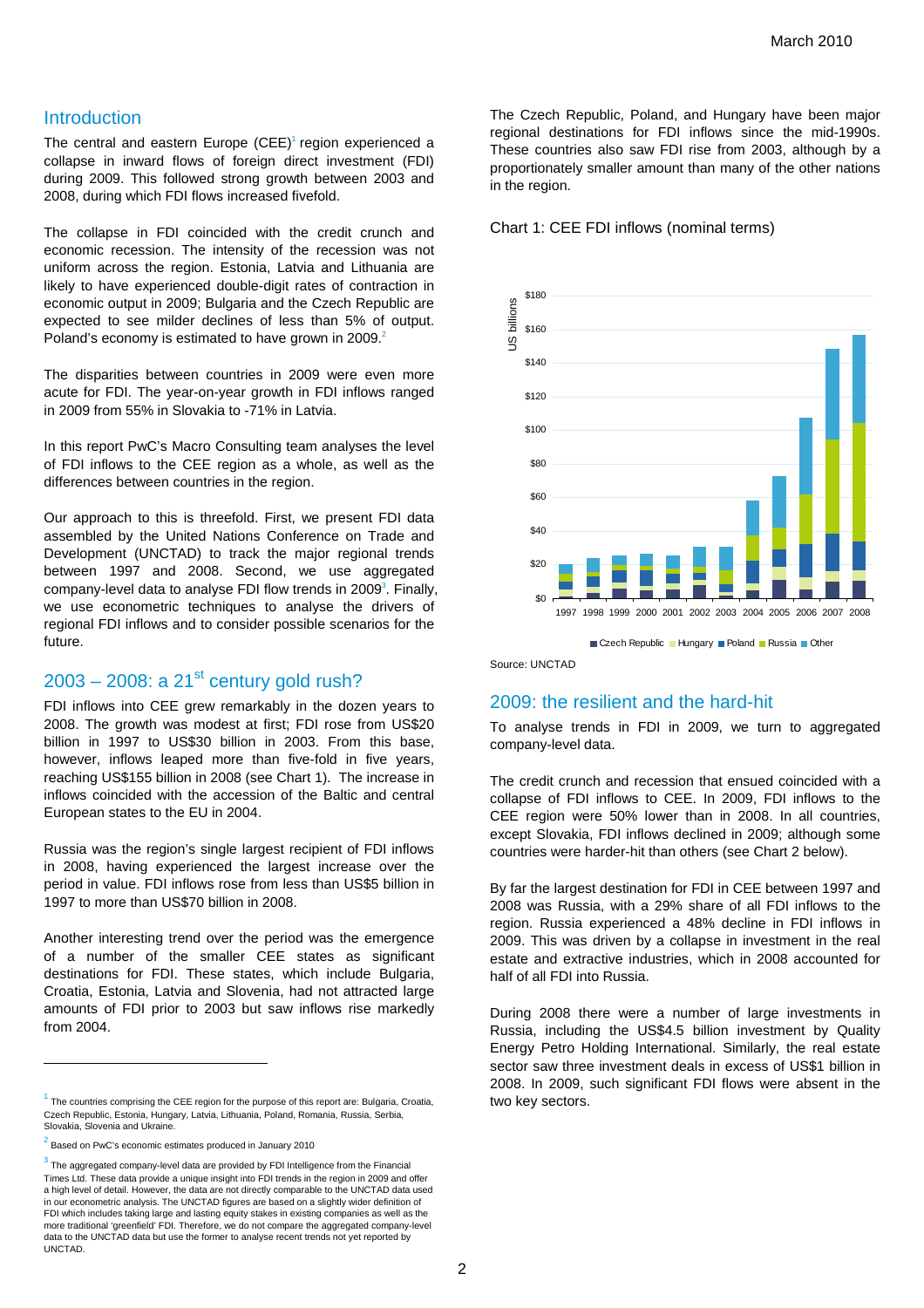<span id="page-2-0"></span>

Source: FDI Intelligence from the Financial Times Ltd, UNCTAD, PwC analysis

Poland attracted the greatest value of FDI inflows in the region after Russia. In 2009, FDI inflows to Poland declined by more than the regional average. As in Russia, coal, oil, natural gas and real estate were key recipient sectors. Combined with the financial services sector, these accounted for more than half of all FDI into Poland in 2008. Whilst the Polish economy avoided recession, the financial services sector was at the centre of the global downturn in 2009. FDI into Poland in 2009 declined by 67% in real estate, 74% in extractive industries and 86% in financial services.

The Czech Republic, which historically has attracted around 10% of FDI inflows into the region, experienced a much smaller 2009 decline than the region overall. In 2008, the Czech Republic saw significant FDI from the automotive sector; investments from Daimler, Volkswagen and Peugeot-Citroen totalled almost US\$1 billion. Real estate and alternative energy were the other key sectors for FDI in 2008. The latter was driven by two large investments by Japan Wind Development and Itochu. In 2009, total FDI into the Czech Republic declined by 19%. These key sectors experienced declines in FDI in 2009 of around 30% in real estate and alternative energy, and 65% in automotive equipment and components combined.

Slovakia is unique amongst the countries we analysed as FDI rose by 55% in 2009. This rise was driven by an announced US\$2.3 billion real estate investment by TriGranit. This single investment accounted for more than 40% of total Slovakian FDI inflows in 2009.

Latvia and Slovenia experienced the largest declines in FDI inflows in 2009, at 71% and 70%, respectively. Historically both countries have attracted a small proportion of FDI in the region, and so share almost exactly the same spot on Chart 2.

In Latvia, more than 60% of total FDI inflows in 2008 were in the real estate sector, valued at around US\$2 billion. In 2009, there was just one investment in this sector, amounting to US\$100 million. This picture was mirrored in Slovenia where real estate FDI inflows had also accounted for a large share of the total. The US\$430 million in real estate FDI in 2008 was followed by only one real estate investment in 2009, valued at US\$5 million.

## 2009: a sectoral shift

Individual country analysis highlights the importance of real estate and extractive industries in attracting FDI to the region. This is borne out in aggregated CEE data, where these two sectors accounted for more than a third of total FDI inflows between 2003 and 2009 (see [Table](#page-2-1) 1 below).

There was a 71% decline in total real estate FDI into the region in 2009. This is also likely to have hit suppliers of this sector. Building materials and wood products FDI fell by 60% and 68%, respectively. The worldwide fall in car sales is also reflected in FDI data: automotive equipment sector FDI fell by 67% in 2009 and automotive component FDI declined by 81%.

| Sector                           | Annual change in<br>FDI inflows in 2009 | Share of regional FDI<br>inflows, 2003-2009 |
|----------------------------------|-----------------------------------------|---------------------------------------------|
| Real estate                      | $-71%$                                  | 25%                                         |
| Coal, oil and natural<br>gas     | $-52%$                                  | 13%                                         |
| Transportation                   | $-34%$                                  | 6%                                          |
| Alternative energy               | 31%                                     | 6%                                          |
| Automotive equipment             | $-67%$                                  | 5%                                          |
| Metals                           | $-70%$                                  | 5%                                          |
| Food and tobacco                 | $-16%$                                  | 5%                                          |
| <b>Building materials</b>        | $-60%$                                  | 5%                                          |
| Wood products                    | $-68%$                                  | 4%                                          |
| Automotive<br>components         | $-81%$                                  | 3%                                          |
| Paper, printing and<br>packaging | $-49%$                                  | 3%                                          |
| Electronic components            | 43%                                     | 2%                                          |
| Consumer products                | $-52%$                                  | 2%                                          |
| Consumer electronics             | $-82%$                                  | 2%                                          |
| Hotels and tourism               | $-17%$                                  | 2%                                          |
| Communications                   | 14%                                     | 1%                                          |
| Industrial machinery             | $-34%$                                  | 1%                                          |
| Warehousing and<br>Storage       | $-42%$                                  | 1%                                          |
| Chemicals                        | 171%                                    | 1%                                          |
| Rubber                           | $-79%$                                  | 1%                                          |

<span id="page-2-1"></span>Table 1: FDI trends in twenty largest sectors

Source: FDI Intelligence from the Financial Times Ltd, PwC analysis; figures may not sum due to rounding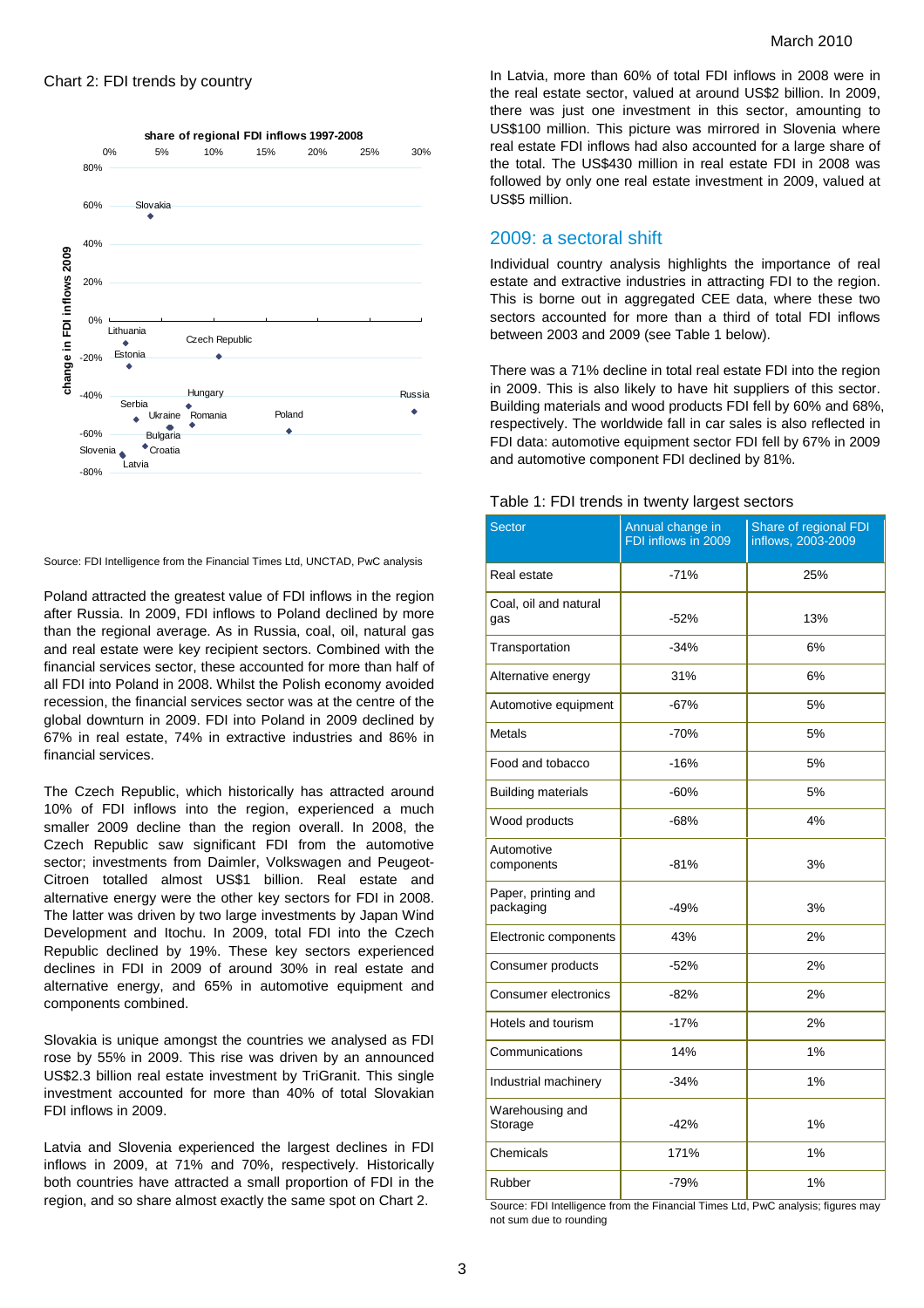Not all sectors saw lower FDI inflows in 2009. The value of alternative energy FDI projects rose last year, as did inflows into the electronic components sector. The chemicals sector, although a relatively minor industry in the overall CEE FDI picture, experienced a 171% jump in inflows in 2009. This was driven by a US\$1 billion investment by Mitsubishi in Russia.

## The drivers of FDI inflows

We constructed an econometric model of FDI inflows to CEE in order to understand better the aggregate FDI inflows to the region and the observed differences between countries. The model statistically tested a number of theories that seek to explain FDI as a share of Gross Domestic Product (GDP).

The historical average level of FDI inflows to CEE was around 4% of GDP between 1997 and 2008. Bulgaria, Estonia and Serbia all recorded higher levels; Russia and Slovenia were below the regional average (see [Chart](#page-3-0) 3 below).

<span id="page-3-0"></span>Chart 3: Average level of FDI as a share of GDP (1997- 2008)



Source: UNCTAD, IMF, PwC analysis

The first step in our analysis was to identify, based on economic theory, possible factors influencing FDI inflows (see Box 1 below). Examples of these possible factors are the perceived riskiness of the region, labour costs relative to western Europe, and the revenue potential of the domestic consumer market.

Many of the hypotheses we tested were found to have an impact on FDI when tested in isolation. Combining these factors into a single model allowed us to isolate the most significant factors in driving FDI inflows. FDI as a share of GDP in CEE was found to be higher in countries with:

higher relative per capita incomes;

- $\bullet$  lower relative labour costs in manufacturing<sup>[4](#page-3-1)</sup>[;](#page-3-1)
- lower investor riskiness as measured by credit risk premia; and
- achieved or probable EU membership.

For relative per capita incomes and labour costs we found that the variables had the strongest explanatory power when using a two-year lag. This appears sensible in the context of FDI decision-making. Before an investment decision is realised, such as building a new factory in a foreign country, it will take time to find a suitable location, arrange planning, design the building, and so forth. Therefore, there is a delay between the original decision to invest and the committed investment amount showing up in FDI statistics.

A further insight from the model is that the CEE region would possibly have experienced a slowdown in FDI after 2008 even in the absence of the global recession. This is due to the sharp increases in relative labour costs in the run-up to 2008. The recession strengthened downward pressure on FDI inflows to the CEE as rising credit risk premia and falling income per capita made the region less attractive to investors.

We also found country-specific fixed effects to be a driver of FDI as a share of GDP (see [Chart](#page-4-0) 4). Fixed effects in this case are country-level differences which do not change over time and could not be explained by the variables we tested. They are likely to reflect factors such as historical ties between the destination country and major sources of FDI, as well as cultural practices and norms.

For many of the countries the country-specific fixed effects are close to zero. This suggests that FDI as a share of GDP is close to the level predicted by our model using the four key variables listed above.

<span id="page-3-1"></span> $<sup>4</sup>$  This variable includes the impact of exchange rate levels as labour costs were computed in</sup> euro. Exchange rate volatility was not tested separately and was also excluded from the academic papers we reviewed.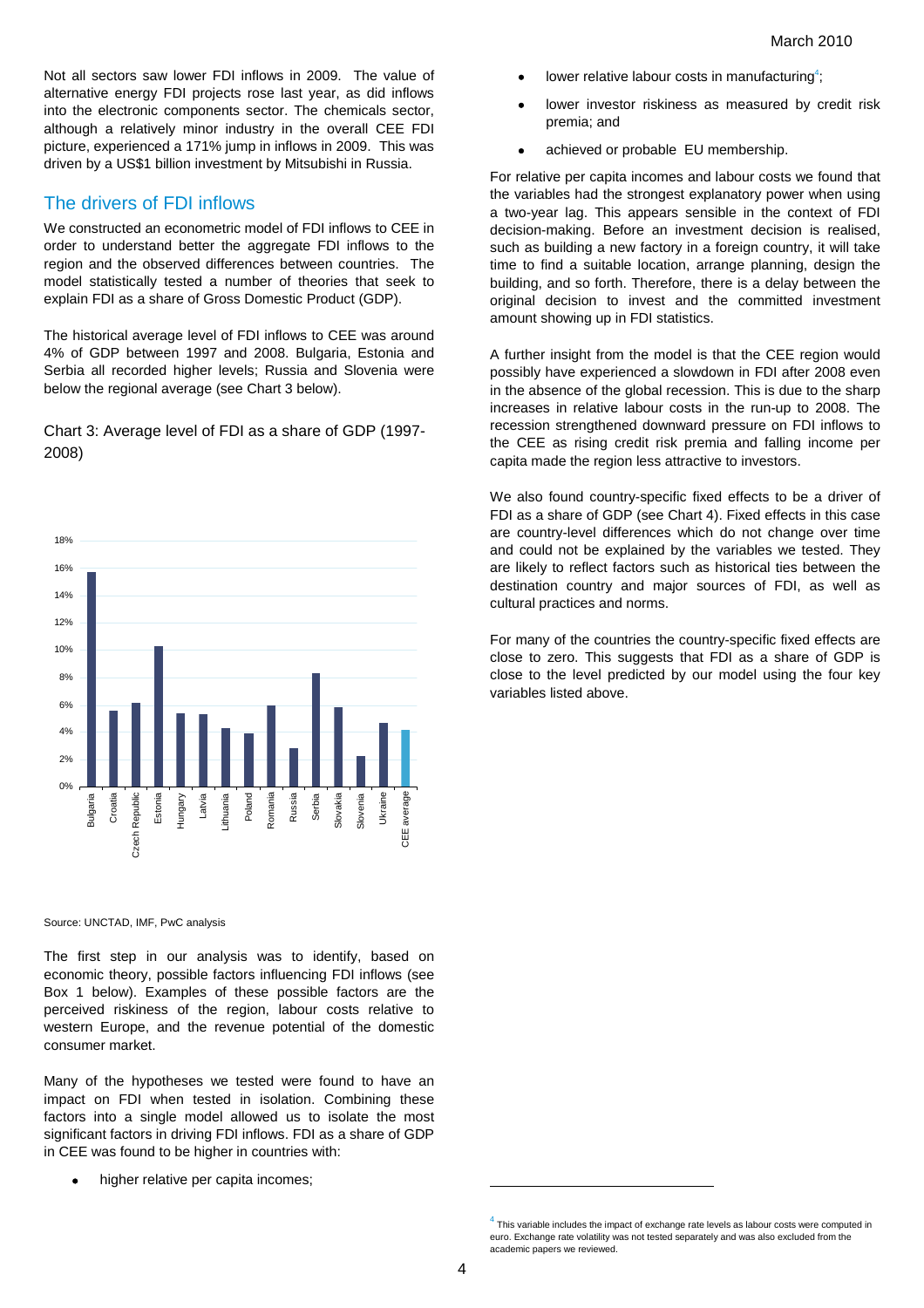## <span id="page-4-0"></span>Chart 4: Country-specific fixed effects on FDI as a share of GDP



#### Source: PwC analysis

Bulgaria, Croatia, Serbia and Ukraine have positive fixed effects as they all exhibit much higher levels of FDI as a share of GDP than can be explained by the other variables in our model. For Bulgaria, this effect adds 6.9% to the level of FDI as a share of GDP, equivalent to a boost to inward FDI of US\$3 billion in 2008 prices. The fixed effect in Croatia is 9.8%, Serbia 7.7% and Ukraine 4.7%.

The countries with the most negative fixed effects are Latvia and Lithuania. These countries are EU members, have low credit risk premia and low relative manufacturing labour costs. Our model, in the absence of the fixed effects, predicts them to attract above-average levels of FDI as a share of GDP, whereas the data show that FDI as a share of GDP has been close to the regional average.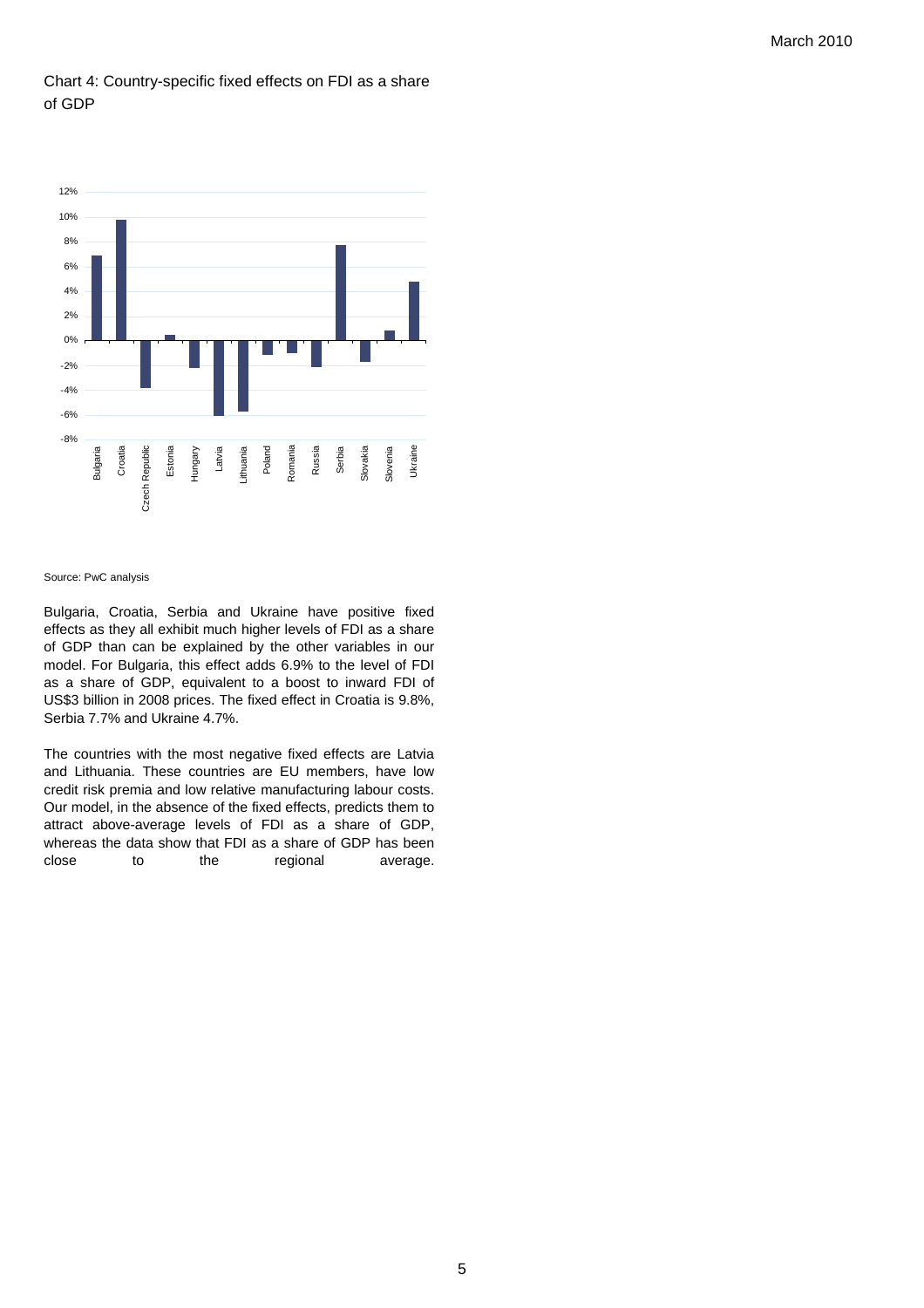# Box 1: Hypotheses on the determinants of FDI inflows as a share of GDP

The first step in our econometric approach was to identify hypotheses of which factors affect FDI inflows (measured as a share of GDP) into CEE between 1997 and 2008. These hypotheses, along with the variables used to test them, are listed below.

### **Table I: Possible determinants of FDI inflows across Eastern Europe**

| <b>Hypothesis</b>                                                                                                                                                                                                                                                                      | <b>Variable tested</b>                                                                                                                                                 | <b>Results from our</b><br>econometric analysis                |
|----------------------------------------------------------------------------------------------------------------------------------------------------------------------------------------------------------------------------------------------------------------------------------------|------------------------------------------------------------------------------------------------------------------------------------------------------------------------|----------------------------------------------------------------|
| Low relative labour costs is expected to attract investment<br>into the region, especially for the type of FDI focussed on<br>manufacturing goods for export to higher-income markets.                                                                                                 | Manufacturing labour costs<br>relative to Germany                                                                                                                      | Significantly negative<br>impact with a two year<br>lag        |
| Reforming and deregulating markets may increase FDI<br>inflows through reducing barriers to entry and improving the<br>ease of operating in the country.                                                                                                                               | Reform of internal markets<br>index from the European Bank<br>for Reconstruction and<br>Development                                                                    | Not significant                                                |
| Rising incomes in CEE may encourage international<br>companies to enter the market in order to serve the local<br>population and produce goods and services for domestic<br>consumption.                                                                                               | GDP per capita relative to the<br><b>Euroland average</b>                                                                                                              | <b>Significantly positive</b><br>impact with a two year<br>lag |
| Many CEE countries have either joined the EU, or have<br>begun negotiations to do so. This may encourage FDI<br>through the reform of institutions and markets accompanying<br>EU membership, as well as improved access to markets and<br>expectations of greater economic stability. | Progress towards EU<br>membership (dummy variable<br>which is phased from 0 at the<br>beginning of negotiations; to 1<br>upon a country joining the EU)                | Significantly positive<br>impact                               |
| Financial market efficiency, combined with economic stability<br>and fiscal sustainability are expected to affect the risk premia<br>required by investors to hold assets. It is expected that a<br>decline in risk premia over time would lead to a rise in<br>investment inflows.    | Credit risk premia demanded<br>by investors                                                                                                                            | Significantly negative<br>impact                               |
| Strong economic growth may attract investors as it implies<br>the economy offers greater opportunities for strong returns.                                                                                                                                                             | <b>GDP</b> growth                                                                                                                                                      | Not significant                                                |
| Economies with an endowment of natural resources may<br>attract FDI in order to fund exploration, development and<br>transport infrastructure for these resources.                                                                                                                     | Dummy variable based on oil<br>and gas production relative to<br>GDP (data for production of<br>other natural resources was<br>not available on a consistent<br>basis) | Not significant                                                |
| The geographically-closer CEE economies to the main<br>western European markets may attract more inward FDI than<br>those further east, as their exports would represent lower<br>transport costs.                                                                                     | Straight-line distance from<br>each CEE country's capital<br>city to Munich                                                                                            | Not significant                                                |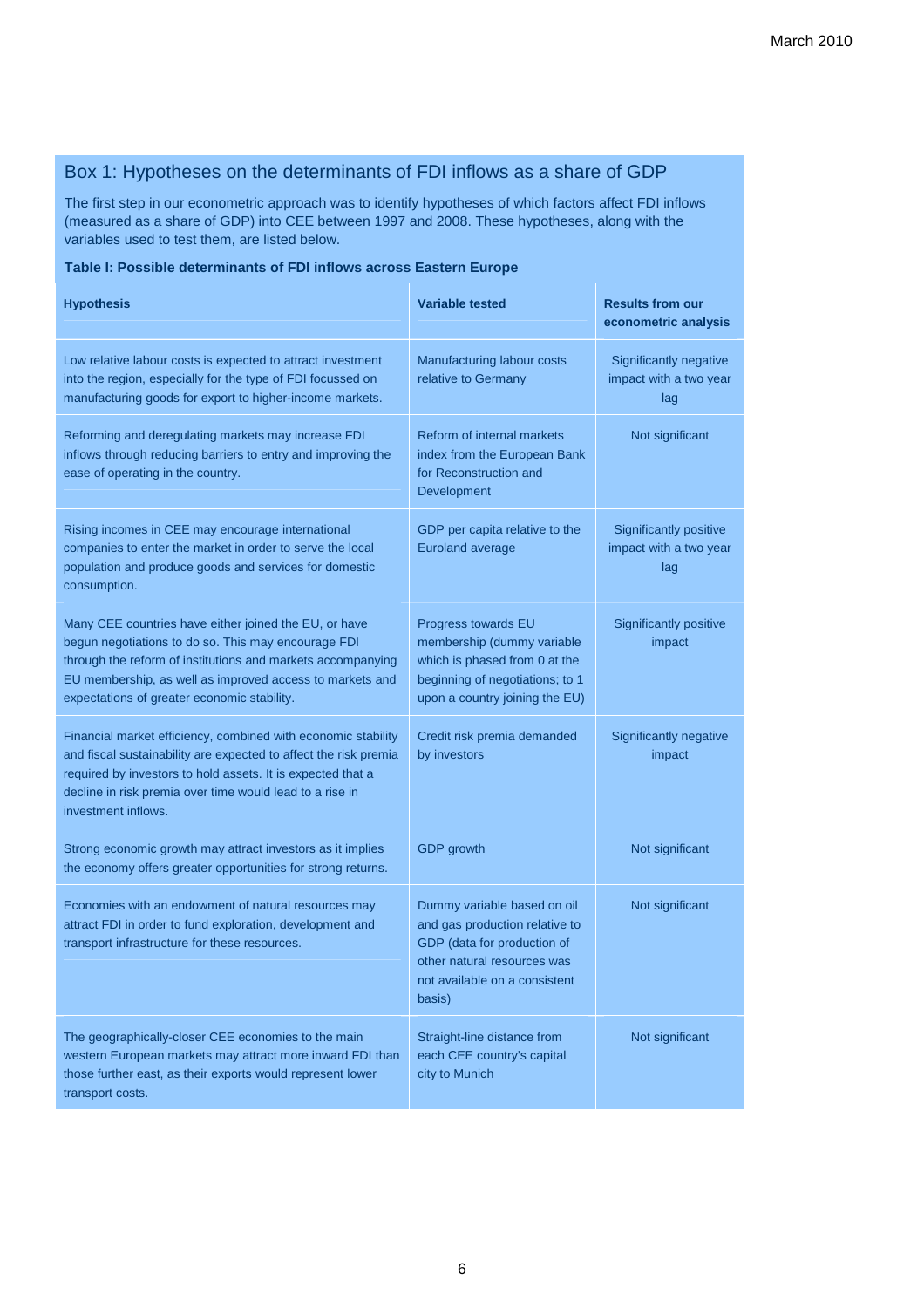## Beyond 2009: a return to boom times?

Having established the likely drivers of FDI inflows to CEE, we assessed the potential for future growth. We first estimated the aggregate value of FDI in 2009 based on company level data (see [Chart](#page-2-0) 2). We estimated that FDI in the CEE region declined from US\$155 billion in 2008 to US\$77 billion in 2009. Next, we projected FDI levels from 2010 to 2014 under three scenarios.

Within the context of the model, we considered the key uncertainties facing the region as:

- Investors' perceptions of risk whether credit risk premia will remain at their current elevated levels or return towards pre-credit crunch levels; and
- CEE wages relative to Germany these depend on both national wage growth and exchange rate movements.

In order to capture these uncertainties, we created a Central and two alternative scenarios for our projections, supported by different assumptions for two of the key drivers we found for FDI, relative labour costs and investor risk perceptions (see below). Our most-likely Central scenario assumes a phased moderation in risk premia, such that they return to pre-credit crunch averages by 2014, and nominal wage growth which follows its historic relationship with nominal GDP growth.

Our 'Investor fright' scenario simulates the impact of credit risk premia remaining elevated. The 'Wage moderation' scenario simulates the impact of weaker nominal wage growth in the CEE relative to nominal GDP growth. An alternative way of considering the Wage moderation scenario, which we have not tested here, could be an appreciation of the euro relative to the floating CEE currencies.

For consistency, we use IMF forecasts for exchange rates, GDP per capita and nominal GDP growth in the countries. Furthermore, we assume similar timing of EU membership and negotiations in each scenario.**[5](#page-6-0)**

Chart 5: Assumptions used in the scenario projections



<span id="page-6-0"></span> $^5$  The construction of this dummy variable and assumptions over EU membership are described in the Annex below.

Source: PwC analysis

Under the Central scenario, we project FDI spending would rise to US\$97 billion in 2009 from the estimated US\$77 billion in 2009. Growth in FDI from 2010 is initially constrained by the lagged impact of the recession on GDP per capita. As the economic recovery gathers pace, rising relative labour costs also constrain growth in FDI inflows. Credit risk premia boost FDI inflow growth from 2010 as they decline from their credit crunch peaks. Projected FDI in CEE reaches US\$172 billion in 2014, but it takes until 2013 for the 2008 peak to be surpassed.

Chart 6: FDI inflows and projections (nominal terms)



Source: UNCTAD, PwC analysis and projections

The Investor fright scenario differs from the Central scenario as countries' credit risk premia remain elevated at 2009 levels over the forecast period. Under this scenario, the recovery in FDI is weaker. By 2014, the value of FDI to the CEE region is US\$147 billion. This is US\$8 billion below the 2008 peak in current dollars, and would represent a larger decline in real terms.

The Wage moderation scenario differs from the Central scenario as wages in the CEE region are projected to grow only at the rate of inflation. In this scenario wages relative to Germany remain lower than in the Central scenario – where CEE wages growth is based on its historical relationship with nominal GDP growth. In this projection, FDI inflows start to outperform the Central scenario from 2012 as the lagged impact of wage moderation boosts investment.

In the Wage moderation scenario, FDI into the CEE region is projected to rise to US\$234 billion in 2014, as rising GDP per capita boosts growth – but this is not accompanied by commensurately higher levels of wage growth, which could deter FDI.

## **Conclusions**

The CEE region has experienced a roller-coaster ride in FDI inflows since 2003. The strong growth that followed the last two rounds of EU expansion was halted by the global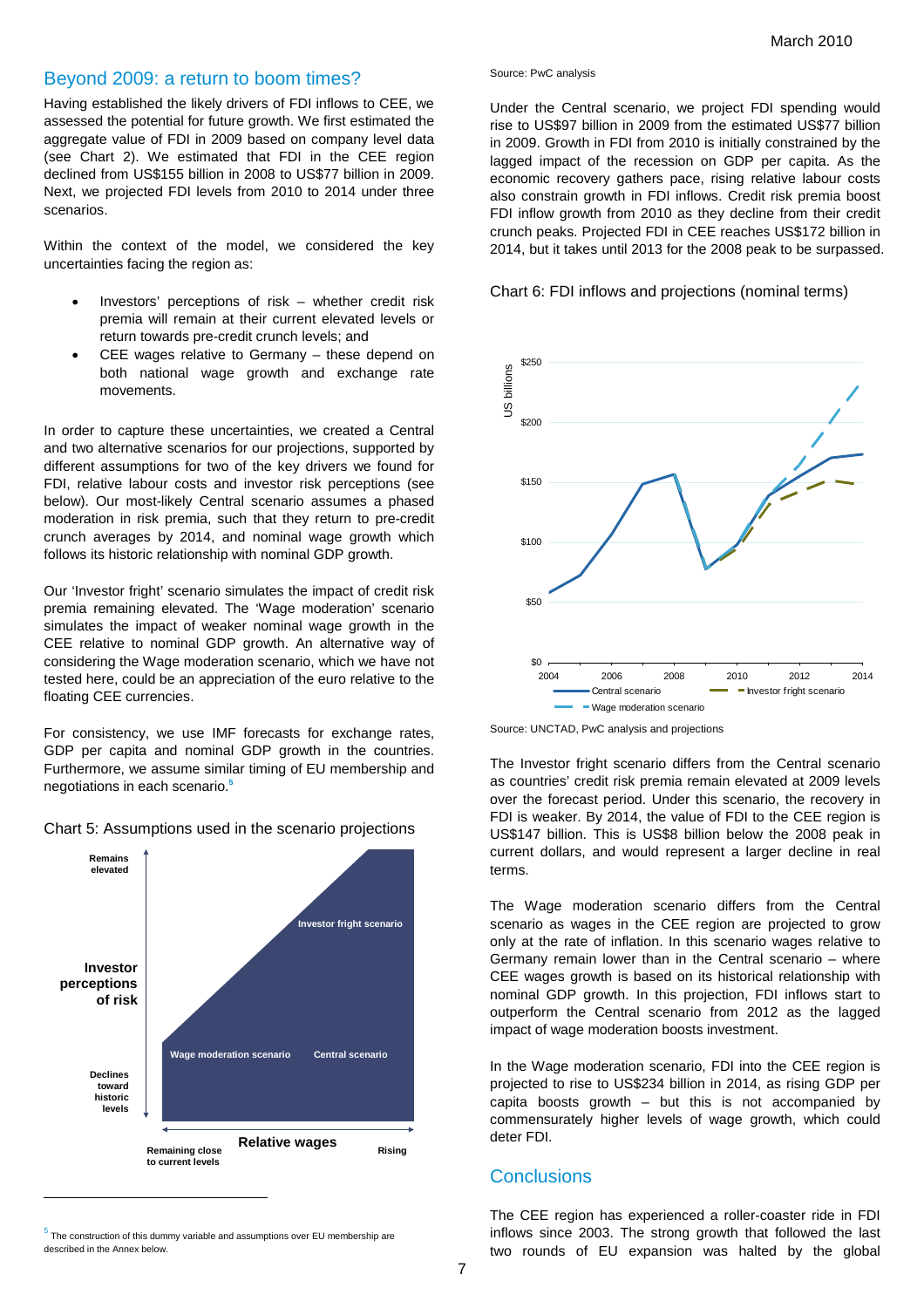recession. FDI inflows in 2009 were 50% down on the amount in 2008.

However, there is still significant variation amongst CEE countries. We found that the countries with the highest levels of FDI as a share of GDP shared the following characteristics: EU membership or negotiations toward membership, high relative per capita incomes, low manufacturing labour costs relative to Germany and low credit risk premia.

Many other hypotheses accounting for the strong growth in FDI inflows were found to have an impact when tested in isolation. But when combined into a single model the factors above were found to be the most significant.

A key insight from our analysis is that the increases in relative manufacturing labour costs up to 2008 would possibly have caused a slowdown in FDI inflows even in the absence of the global recession. The recession strengthened downward pressure on FDI inflows to CEE as rising credit risk premia and falling income per capita made the region less attractive to investors.

Our analysis also suggests that FDI inflows will not immediately bounce back to previous highs. The bust which followed the long boom will have persistent effects in the region. Under our Central scenario, it will take until 2014 for the region's FDI inflows to surpass the 2008 level.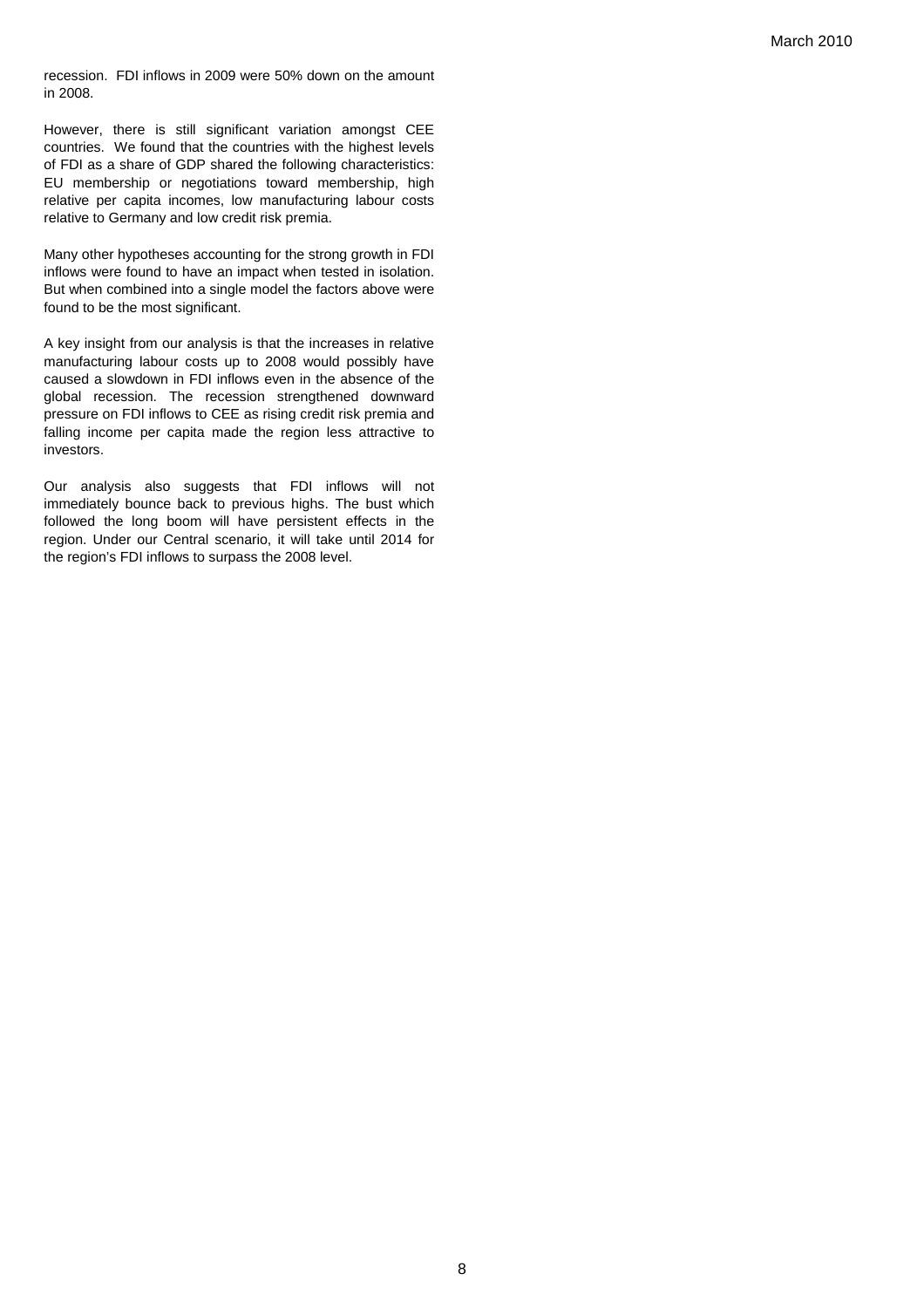## Annex – Econometric approach

This section outlines our model of FDI projections.

We used a fixed effects panel data model, and drew upon a number of academic papers when specifying the model and determining the methodology. A selection of the most useful papers is listed on the right.

The data which went into the model is described in the table below. Much of the economic data and forecasts are taken from the International Monetary Fund's World Economic Outlook October 2009. We sourced labour cost data from the International Labour Organisation and data on reform of internal markets was from the European Bank for Reconstruction and Development. The latter was not included in the final model specification.

The model also incorporates some dummy variables. We included dummies to measure the impact of EU negotiations and membership over the period. We also used a natural resources dummy to test if the presence of natural resource reserves were found to have an impact on FDI as a share of GDP. The natural resources dummy did not prove to be significant.

## References

*"Why Does FDI Go Where it Goes? New Evidence from the Transition Economies"* Nauro F. Campos and Yuko Kinoshita

IMF Working Paper WP/03/228, November 2003;

*"Main Determinants of Foreign Direct Investment in The South East European Countries"* Valerija Botrić and Lorena Škuflić

Paper prepared for the 2nd Euroframe Conference on Economic Policy Issues in the European Union "Trade, FDI and Relocation: Challenges for Employment and Growth in the European Union?", June 3rd, 2005, Vienna, Austria;

*"Patterns of Foreign Direct Investment in the New EU Countries"* Robert Sova, Lucian Liviu Albu, Ion Stancu, Anamaria Sova

Romanian Journal of Economic Forecasting – 2/2009;

*"The Determinants of Foreign Direct Investment in Transition Economies"* Alan A. Bevan and Saul Estrin

William Davidson Institute Working Paper 342.

| <b>Final specification of FDI model</b> |                                                                                                                                                                                                                                                                                                                        |  |  |  |
|-----------------------------------------|------------------------------------------------------------------------------------------------------------------------------------------------------------------------------------------------------------------------------------------------------------------------------------------------------------------------|--|--|--|
| <b>Dependent</b><br>variable            | FDI inflows as a share of GDP                                                                                                                                                                                                                                                                                          |  |  |  |
| Explanatory<br>variables                | Relative GDP per capita, two year lag (GDP per capita was<br>relative to Euroland average)                                                                                                                                                                                                                             |  |  |  |
|                                         | <b>Credit risk premia</b> (data produced by<br>PricewaterhouseCoopers based on credit ratings and yields<br>on government debt relative to a risk free investment)                                                                                                                                                     |  |  |  |
|                                         | <b>Progress towards EU membership (dummy)</b><br>variable which is phased from 0 at the<br>beginning of negotiations to 1 upon a country<br>joining the EU). We assume that Russia and<br>Ukraine do not commence membership<br>negotiations by 2014; Croatia joins the EU in<br>2012 and Serbia joins the EU in 2016. |  |  |  |
|                                         | Manufacturing labour costs (in euro) relative to<br>Germany, two year lag                                                                                                                                                                                                                                              |  |  |  |